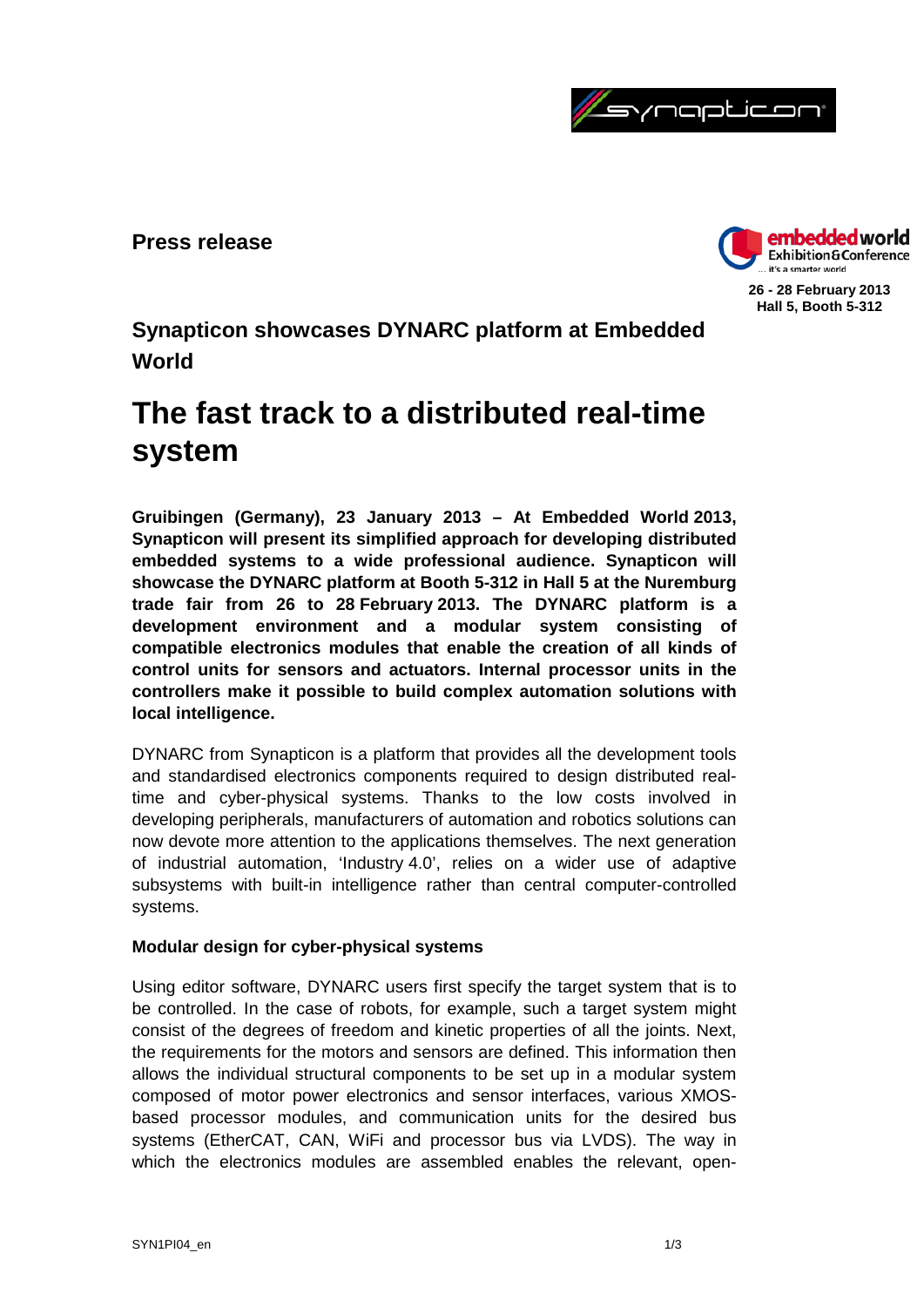

source driver libraries to be selected and integrated immediately and automatically via the DYNARC platform.

In Synapticon's OBLAC development environment, software can be developed in a model-based manner and independently of the hardware and operating system. OBLAC is available as a web application to all software engineers at any time and from anywhere without the need for installation. Interfaces to application-specific frameworks such as ROS, tools such as MATLAB and formats such as COLLADA are available and facilitate integration with existing development processes.

#### **Images available**

The images below can be downloaded from the Internet in printer-friendly format:

<http://www.htcm.de/kk/synapticon>



#### **About Synapticon GmbH**

Synapticon, established in 2010, is a young and international company based in Gruibingen, Baden-Württemberg, which develops innovative embedded systems to improve the robotics and automation technology of the future. Synapticon's DYNARC Distributed Computing Technology combines modular embedded hardware, model-based software engineering and a complete development environment to facilitate and accelerate the development process for manufacturers of complex products, machinery and facilities. Synapticon also operates as an engineering service provider.

Further information is available at www.synapticon.com.